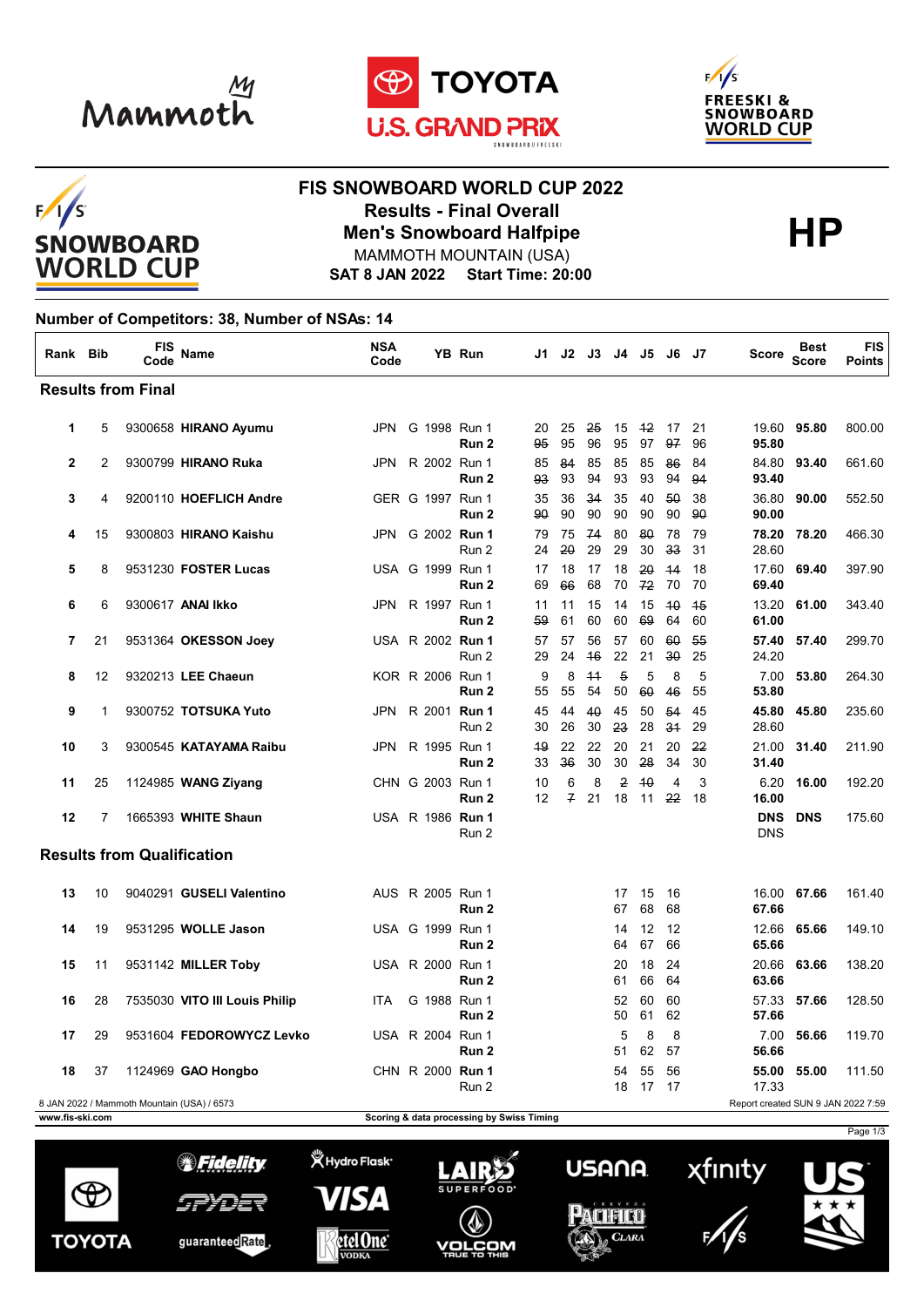

 $F/1/S$ 

**SNOWBOARD WORLD CUP** 





## **FIS SNOWBOARD WORLD CUP 2022 Results - Final Overall<br>
Men's Snowboard Halfpipe<br>
MAMMOTH MOUNTAIN (USA)**

**SAT 8 JAN 2022 Start Time: 20:00** MAMMOTH MOUNTAIN (USA)

| Rank Bib |    | FIS<br>Code   | Name                         | <b>NSA</b><br>Code |  | YB Run                    |          |                      | J1 J2 J3             |                         | J4 J5       | <b>J6</b> J7         | Score               | <b>Best</b><br><b>Score</b> | <b>FIS</b><br><b>Points</b> |
|----------|----|---------------|------------------------------|--------------------|--|---------------------------|----------|----------------------|----------------------|-------------------------|-------------|----------------------|---------------------|-----------------------------|-----------------------------|
| 19       | 14 |               | 9531302 COYNE Jack           |                    |  | USA R 2002 Run 1<br>Run 2 |          |                      |                      | 48<br>50                | 50<br>53    | 50<br>58             | 49.33<br>53.66      | 53.66                       | 103.90                      |
| 20       | 34 |               | 1124970 FAN Xiaobing         |                    |  | CHN R 2001 Run 1<br>Run 2 | 5<br>53  | 11<br>53             | 3<br>51              |                         |             |                      | 6.33<br>52.33       | 52.33                       | 96.70                       |
| 21       | 26 |               | 9320198 KIM Kangsan          |                    |  | KOR R 2004 Run 1<br>Run 2 | 37<br>53 | 36<br>51             | 38<br>52             |                         |             |                      | 52.00               | 37.00 52.00                 | 89.90                       |
| 22       | 20 |               | 9510510 HASLER Jonas         | SUI                |  | R 2006 Run 1<br>Run 2     | 50<br>31 | 50<br>30             | 48<br>27             |                         |             |                      | 29.33               | 49.33 49.33                 | 83.30                       |
| 23       | 17 |               | 9200133 LECHNER Christoph    |                    |  | GER R 2000 Run 1<br>Run 2 | 45<br>15 | 47<br>16             | 44<br>15             |                         |             |                      | 15.33               | 45.33 45.33                 | 76.90                       |
| 24       | 16 |               | 9200147 BOCKSTALLER Benedikt |                    |  | GER G 1999 Run 1<br>Run 2 | 44       | 44                   | 45                   |                         |             |                      | 44.33<br><b>DNS</b> | 44.33                       | 70.60                       |
| 25       | 18 |               | 9531115 BOWMAN Joshua        |                    |  | USA R 1998 Run 1<br>Run 2 |          |                      |                      | 32<br>33                | 31<br>32    | 38<br>39             | 33.66<br>34.66      | 34.66                       | 64.50                       |
| 26       | 35 |               | 9290295 GENNERO Lorenzo      | ITA                |  | R 1997 Run 1<br>Run 2     | 10<br>33 | 5<br>29              | 5<br>35              |                         |             |                      | 6.66<br>32.33       | 32.33                       | 58.40                       |
| 27       | 13 |               | 9530811 WACHENDORFER Ryan    |                    |  | USA R 1996 Run 1<br>Run 2 | 30<br>2  | 32<br>3              | 30<br>2              |                         |             |                      | 30.66<br>2.33       | 30.66                       | 52.50                       |
| 28       | 30 | 1124957 GU Ao |                              |                    |  | CHN R 1999 Run 1<br>Run 2 | 29<br>4  | 23<br>$\overline{4}$ | 32<br>8              |                         |             |                      | 5.33                | 28.00 28.00                 | 46.60                       |
| 29       | 39 |               | 9531572 ULLAH Siddhartha     |                    |  | GBR G 2006 Run 1<br>Run 2 | 8<br>26  | 9<br>25              | 5<br>29              |                         |             |                      | 7.33<br>26.66       | 26.66                       | 40.70                       |
| 30       | 32 |               | 9480723 LENCHEVSKIY Yaroslav |                    |  | RUS R 2002 Run 1<br>Run 2 |          |                      |                      | 15<br>$22 \overline{ }$ | 13<br>25 22 | - 14                 | 23.00               | 14.00 23.00                 | 34.90                       |
| 30       | 31 |               | 9101051 GILL Liam            |                    |  | CAN R 2003 Run 1<br>Run 2 | 27<br>19 | 20<br>14             | 22<br>19             |                         |             |                      | 23.00<br>17.33      | 23.00                       | 34.90                       |
| 32       | 9  |               | 9531125 BLACKWELL Chase      |                    |  | USA R 1999 Run 1<br>Run 2 | 25<br>4  | 17<br>5              | 20<br>$\overline{4}$ |                         |             |                      | 4.33                | 20.66 20.66                 | 23.30                       |
| 33       | 24 |               | 9190385 TOURKI Liam          |                    |  | FRA R 1999 Run 1<br>Run 2 |          |                      |                      | 19<br>10                | 17<br>9     | 20<br>$\overline{7}$ | 8.66                | 18.66 18.66                 | 17.50                       |
| 34       | 33 |               | 9531605 FEDOROWYCZ Lys       |                    |  | USA R 2006 Run 1<br>Run 2 |          |                      |                      | 16<br>6                 | 16<br>5     | 18<br>4              | 5.00                | 16.66 16.66                 | 11.80                       |
| 35       | 40 |               | 9120013 LI Zhuolin           | <b>CHN</b>         |  | 2000 Run 1<br>Run 2       |          |                      |                      | 10<br>11                | 14<br>14    | 10<br>9              | 11.33               | 11.33 11.33                 | 6.00                        |
| 36       | 38 |               | 1084977 TEIXEIRA Augustinho  |                    |  | BRA G 2005 Run 1<br>Run 2 | 2<br>3   | 2<br>2               | 2<br>$\mathbf{1}$    |                         |             |                      | 2.00                | $2.00$ $2.00$               | 0.30                        |
|          | 36 |               | 9100651 COLLINS Jack         |                    |  | CAN G 1998 Run 1<br>Run 2 |          |                      |                      |                         |             |                      | <b>DNS</b>          | <b>DNS DNS</b>              | 0.00                        |
|          | 27 |               | 9560193 STANTE Tit           |                    |  | SLO G 1998 Run 1<br>Run 2 |          |                      |                      |                         |             |                      | <b>DNS</b>          | <b>DNS DNS</b>              | 0.00                        |